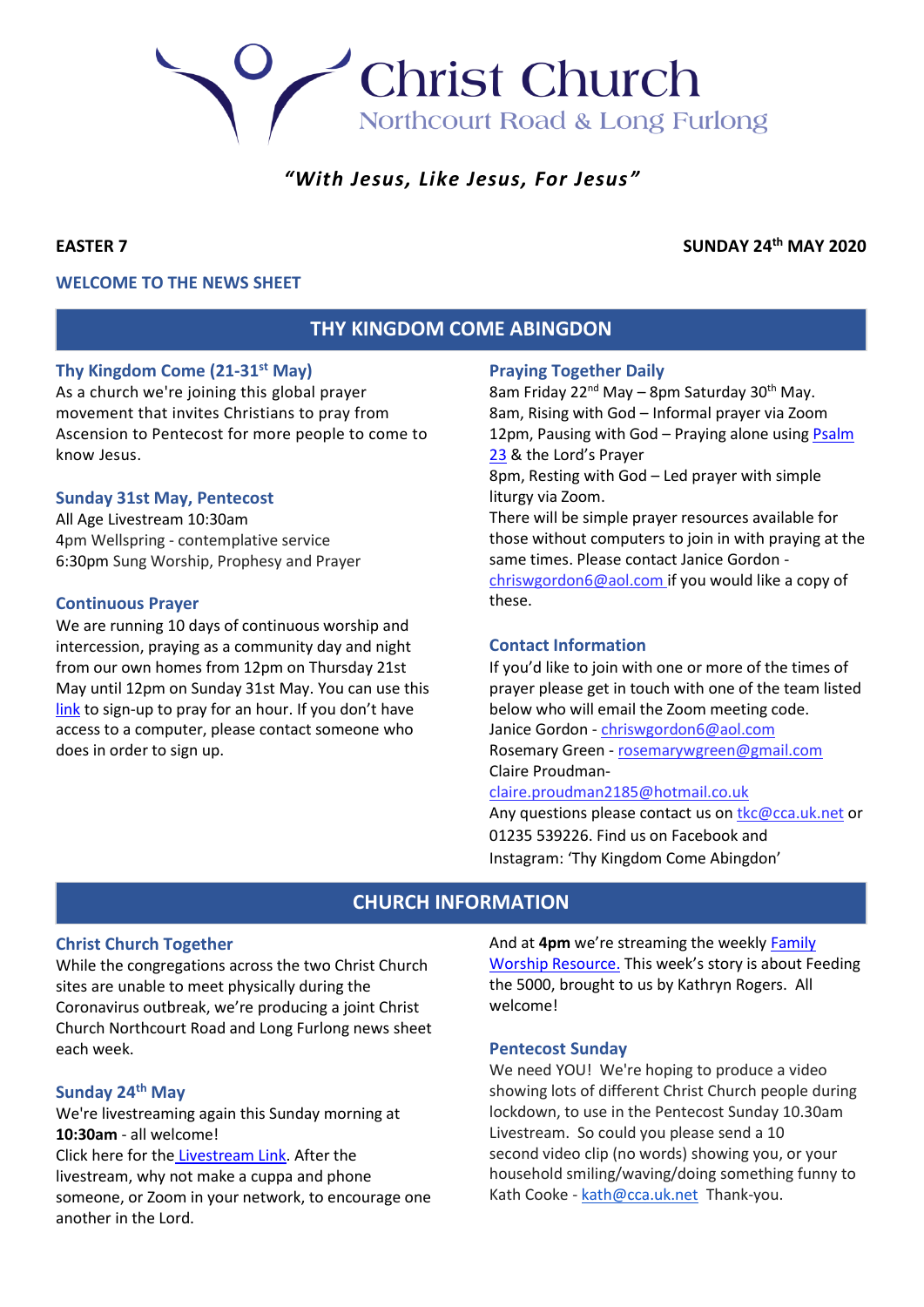### **Prayer Ministry**

Would you like prayer?

We have members of the CCA Prayer Ministry team who are available to pray with you after the Sunday service. Go to the [CCA website](https://cca.uk.net/sunday/) or click [here.](https://zoom.us/meeting/register/tJAkcu6vqTosHtWRZPsVVT4IT7ocgVpNOfhM) After the service you will be guided through by our host and receive online prayer with two of the team, in a secure and confidential space.

### **Sunday Tech Team**

We'd like to grow a tech team to help with the Sunday Livestreams, working alongside the amazing Mark Jarvis. If you're interested, or would like to find out more please get in touch with Kath [-kath@cca.uk.net](mailto:kath@cca.uk.net) or Mark.

### **Technical/Practical Support**

The Networks are the first line of offering help to those who need shopping or medicine picking up etc. We are also aware that with the new apps/software currently being used, there may be some people who need help with this. If your network is unable to help with your needs then please contact the central team

of people keen to offer help by emailing [coronahelp@cca.uk.net](mailto:coronahelp@cca.uk.net) or phone the church office on 07707 850282.

**News sheets, Prayer Diary, Mission of the Month** We're continuing to produce these, making them available on the church websites and from MyChurchSuite. If you have any problems accessing these, please contact our Ops Manager [clint@cca.uk.net.](mailto:clint@cca.uk.net)

### **Church Office**

Clint is working from home. Email [clint@cca.uk.net,](mailto:clint@cca.uk.net) phone 07707 850282. The news sheet is now being produced by Clint and Suzie. Please send any information to be included in the news sheet to the office email: [office@cca.uk.net](mailto:office@cca.uk.net) by 4pm Thursday. Please try to keep information to a 65 word limit.

### **Christ Church Networks**

Connecting church members to TALK, PRAY, and HELP, so everyone feels they belong, are known and loved. If you would like to join one, contact [clint@cca.uk.net.](mailto:clint@cca.uk.net)

### **FEEDBACK/REVIEWS**

### **Independent Safeguarding Review**

The report from the independent safeguarding review on the handling of the Tim Davis case will be coming out in June. We will signpost it to the church as it becomes public

### **Long Furlong Leadership Team Feedback**

The team met this week & began to think & pray about some medium-to-long-term planning. We

considered the pros and cons of on-line church; assessed how lack of physical meeting affects some and affects those unable to use their particular gifting; considered the current pastoral situation; looked at some new models of church and missional and creative opportunities. This is, of course, a learning experience for everyone, and just the beginning of listening & praying together as we move forward. Any comments to the team (David, Del, Anne, Jane, Diana, Nic, Phil & Kath) are always welcome

### **OTHER NEWS/UPDATES**



### **Barns Café News**

The Barns Café continues to be closed due to the COVID19 outbreak. Please be praying for all the Barns Cafe team and for those in the community who are

missing the friendship and relationships built through the work of the cafe.

### **Foodbank** foodbank Thank you for all the donations of money and produce. This week's particular Foodbank needs are: Marmite, tinned carrots, peas and potatoes, dog and cat food, shampoo, washing up liquid, spray multi-purpose cleaner and nappies. Any produce can be brought to

the church between 9:30 and 1:00 on Tuesdays and Fridays. It is hugely appreciated at this difficult time.

### **Association of Christian Counsellors**

ACC's COVID-19 Crisis Counselling Support Service has been set up to help people who are experiencing difficult feelings, thoughts and circumstances because: they work within an NHS setting (medical and ancillary staff) or they have been bereaved at this time, whether due to COVID-19 or another reason. The service offers up to ten sessions of counselling on a no-fee basis, either on-line or by telephone. For more information visit ACC's [website](http://www.acc-uk.org/) or phone 024 7644 9694.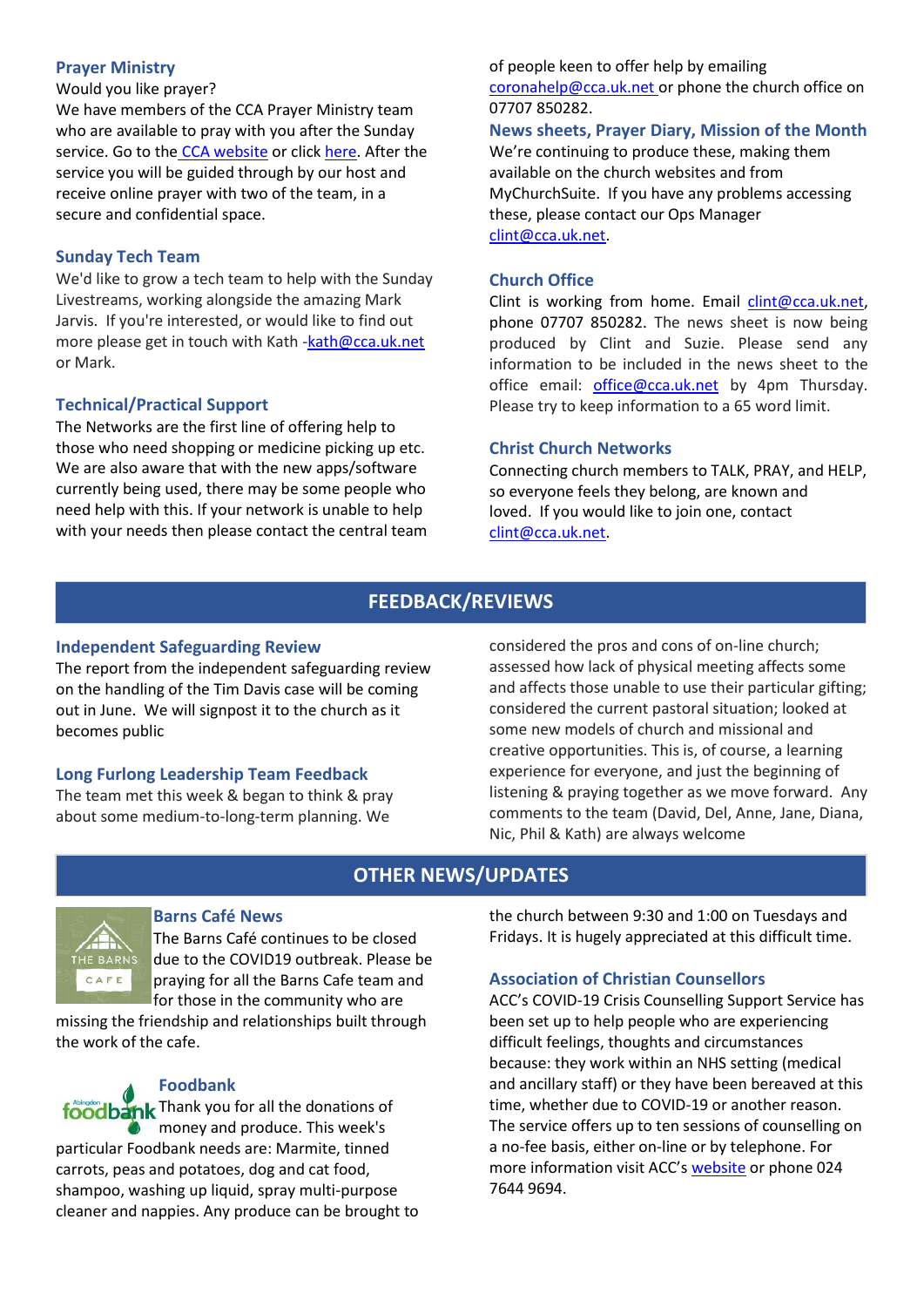### **UPCOMING EVENTS**

#### **Alpha**

Alpha Online is a great way to make new connections, meet new people and have honest conversations about the big

questions in life. We are running several mini Alpha Online courses. The Monday evening 7:30pm group started last week but you are welcome to join this week; the Friday afternoon 2:00pm group is accepting guests and will start when it suits guests. We're also exploring a couple of others Alpha's. These online courses use the Alpha film series, and then a 45 minute Zoom discussion group, and are limited to 4-6 guests to enable conversation to bubble. See the church [website](http://www.cca.uk.net/explore-faith/) for details and to book a place.

#### **Help with Alpha**

Please help advertise by sharing the Facebook post on the church Facebook page with friends, and invite them to come If you'd like to help run a mini online Alpha, please

speak to Keith [keith@cca.uk.net.](mailto:keith@cca.uk.net) And please pray!

### **Marriage Courses**

With the lockdown, although we can't run a marriage course, HTB is running an online version of their course. We know after several weeks of lockdown together you may be feeling the strain, but why not invest some of this time in your marriage. The [HTB](https://www.htb.org/marriage) [course](https://www.htb.org/marriage) is sessions of approx. 2 hours each at your own pace.

### **PRAYER**

### **Wednesday Morning Prayer Meetings**

We've restarted the 8am Wednesday morning prayer meetings, online using Zoom. These run for 45 minutes, and include a Psalm and open praise, a bible reading and intercessory prayers. You're welcome to join, please emai[l keith@cca.uk.net,](mailto:keith@cca.uk.net) or Dal on [warden-dal@cca.uk.net,](mailto:warden-dal@cca.uk.net) or Janice on [chriswgordon6@aol.com](mailto:chriswgordon6@aol.com) for the meeting ID and password (which will be the same every week).

#### **Intercessory Prayer**

Are you, or someone you know and love, needing particular prayer at this time? We have a team of intercessors who love to pray for others. If you would like to be in touch with them to ask for prayer, follow the [link,](https://docs.google.com/forms/d/e/1FAIpQLSfT-6Me8FrVVQa50ZUXThiDnzQ3aNU-nR12dM2JZQrD78vnLA/viewform) or telephone Richard Howard on 01235 533 278.

#### **Mission Support Group**

Archway Foundation: Please pray for Sheila Furlong and for the staff of the Archway Foundation, as they continue to provide support for those who are lonely and isolated during this time of Covid-19 lockdown. Although members of the team are not able to meet with people face-to-face, they are

continuing to provide emotional support and contact through telephone calls, and through electronic and postal communication. A number of Archways fundraising meetings have had to be cancelled, and to help them through this challenging time, the MSG (Mission Support Group) agreed at their meeting on Monday to provide Archway with a grant of £1,000 to help them as they support the lonely and vulnerable at this time. For further information about the Archway Foundation, check out thei[r website.](http://www.archwayfoundation.co.uk/)

#### **Please Pray For Those Who Are Unwell**

[LF} Judy Wood, Caroline Craig, Louis Furlong, David Robertson, Rachel Robertson, Logan Mazie (Jane J's great nephew), Cynthia Holland. [NCR] Hugh Parkman, Richard Feeney.

Please contact the office if you would like your name or a friend or relative's to be included on this list. The name will remain there for six weeks or so. If the need is for continued, long-term prayer support, the name will be added to the monthly prayer diary. Please let the office know when a name can be removed from the list. Thank you.

### **USEFUL LINKS/RESOURCES**

**[Christ Church Abingdon Website](http://www.cca.uk.net/) [Christ Church Long Furlong Website](http://www.longfurlongchurch.org.uk/) [Christ Church Abingdon Facebook Page](https://www.facebook.com/christchurchabingdon) [Christ Church Long Furlong Facebook Page](https://www.facebook.com/Christ-Church-Long-Furlong-761191873912044/) [ChurchSuite](https://login.churchsuite.com/?account=cca) [Family and children website](http://www.ccafamilyresources.com/) [NHS 24/7 Mental Health helpline:](https://www.oxfordhealth.nhs.uk/news/24-7-mental-health-helpline-replaces-111-in-oxfordshire-and-buckinghamshire/)** Adults: 01865 904 997 Children and young people: 01865 904 998